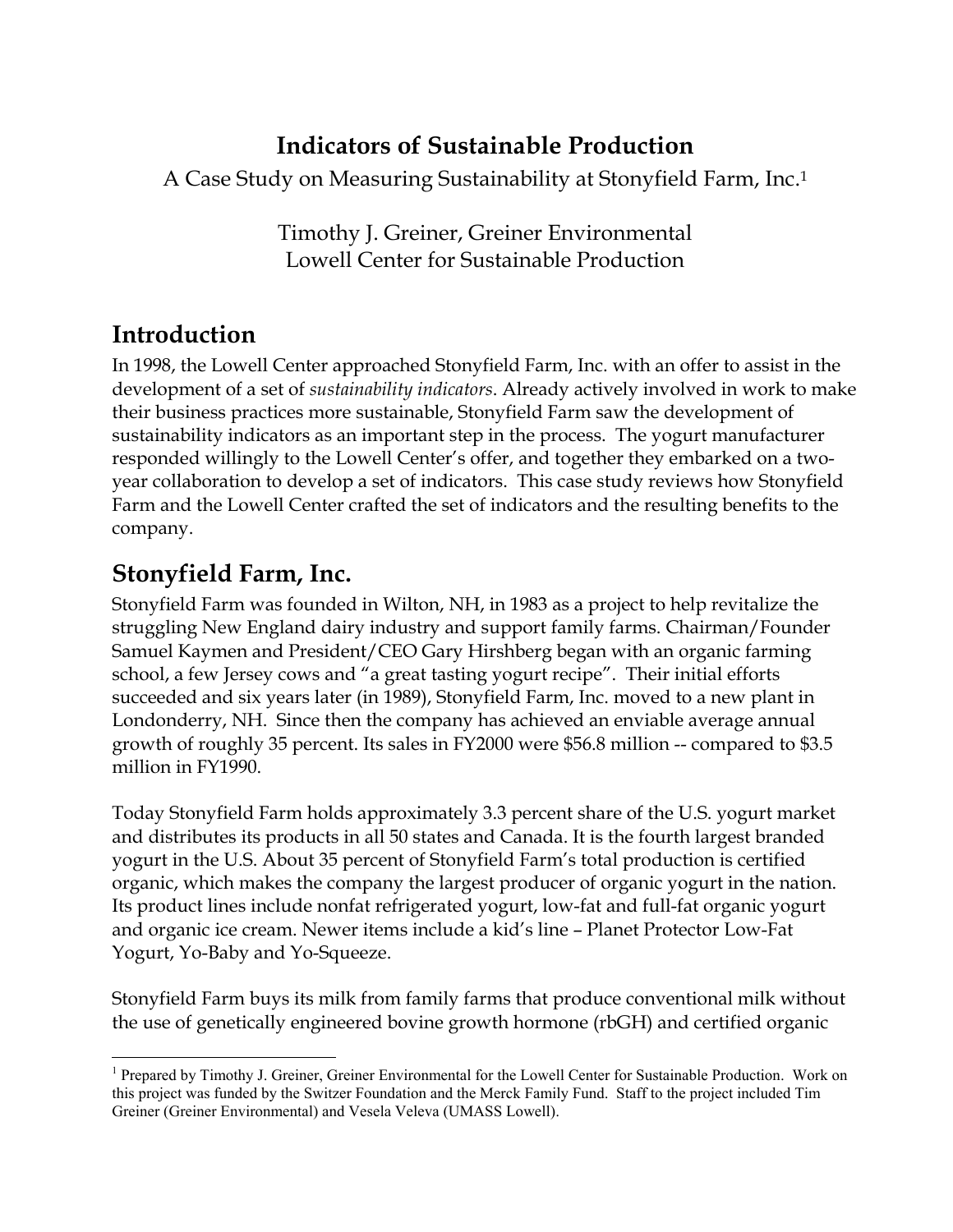milk. In addition, through its "Profits for the Planet" program Stonyfield Farm *donates 10 percent of its profits* to environmental initiatives. In 1997 alone the company gave \$164,008. Furthermore, the company donates millions of free yogurts to non-profit events, such as Earth Day, The Walk for Hunger, and Share Our Strength.

Stonyfield Farm employs about 165 people, and shares its success with all employees through employee stock ownership, profit sharing and other bonus programs. Other benefits include health insurance, alternative health care and tuition reimbursement.

Stonyfield Farm is a recognized leader among so-called "socially responsible" businesses. As President Gary Hirshberg says, "Our real mission is that we be a model of ecological and employee-corporate responsibility, which also is highly profitable". The company's founding mission reflects this vision, emphasizing not only profitability and quality, but also employee well being, family farming, and environmental protection.

### Stonyfield Farm Mission Statement

- 1. To provide a healthful, productive and enjoyable work place for all employees, with opportunities to gain new skills and advance personal career goals.
- 2. To educate consumers and producers about the value of protecting the environment and of supporting family farmers and sustainable farming methods.
- 3. To serve as a model that environmentally and socially responsible businesses can also be profitable.
- 4. To recognize our obligations to stockholders and lenders by providing an excellent return on their investment.
- 5. To produce the very highest quality all natural and Certified Organic products that taste incredible.

Although Stonyfield Farm's mission statement was created in the company's infancy, much of the firm's first 10 years focused on survival. In its second decade, the company has been able to direct more effort toward fulfilling its founding mission. Having the company's roots firmly grounded in a social and environmental mission doesn't mean having all the answers- but it does mean the firm is continually looking for ways to improve its socially responsible business practices.

## **Sustainable Production**

Sustainable Production integrates concern for the long-term viability of the environment, the workforce, and the community with the financial aspects of the corporation. Sustainability is defined within the spirit of the term sustainable development promoted by a 1987 World Commission on Environment and Development report as development that meets "…the needs of the present, without compromising the ability of future generations to meet their own needs"2.

 $\overline{a}$ <sup>2</sup> See Exhibit I for the Lowell Center Sustainable Production Principles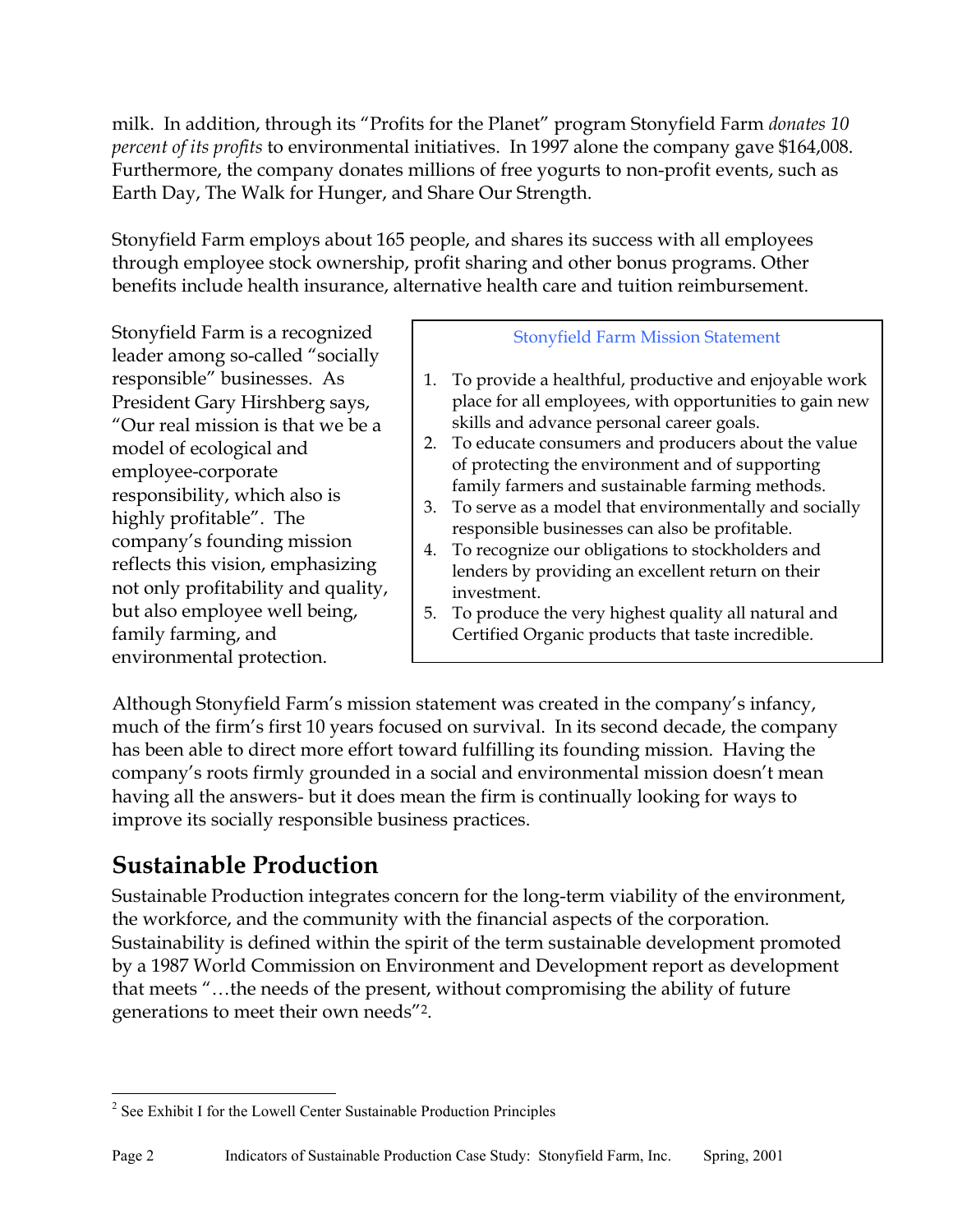While defining what we mean by sustainable development and sustainable production is essential, it is important to emphasize that sustainability is a process as opposed to a stateof-being. No individual company can be completely sustainable today. But each company can contribute by better aligning their own enterprises (and that of their suppliers and customers).

# **Developing Sustainability Indicators**

Stonyfield Farm's Director of Natural Resources, Nancy Hirshberg, and President/CEO Gary Hirshberg viewed the development of sustainability indicators as an important step in moving the company up the continuum of sustainability. They concluded that in light of the adage "You are what you measure", it was clear that if Stonyfield Farm wanted to embrace sustainability, it needed to identify ways to measure sustainable practices.

In 1998 when the project began, Stonyfield Farm had already implemented a welldeveloped system of financial and quality indicators that were regularly updated and disseminated to key stakeholders. They also had a less developed set of environmental indicators which were regularly updated, and disseminated to a significantly smaller group of stakeholders.

It was determined that for successful development and adoption of the sustainability indicators as a tool for improving sustainable business practices, it would be necessary to have buy-in from all employees, but most importantly, by management. Before management could develop, accept and adopt sustainability indicators, there was more work to be done in getting the management team to embrace sustainability as a business strategy and priority for Stonyfield Farm.

At the start of the collaboration, the fast growing company had an 18-member management team, one half of whom had been with the company for two years or less. The efforts to embrace corporate social responsibility and sustainable business practices were being driven largely by Gary and Nancy Hirshberg. When the Lowell Center first approached them, they had already identified the need to undertake an initiative with the management team, and all employees, to help them embrace sustainability, which they had labeled the "Legacy Project".

In developing the indicators one significant constraint became evident– the effort could not require a large time investment of the company's senior and middle managers. This time constraint recognized the Herculean efforts mangers were devoting to the rapidly expanding company. Setting aside considerable time to focus on sustainability training and education would force managers to divert time needed to manage the company's rapid growth.

### **Sustainability or Mission Indicators?**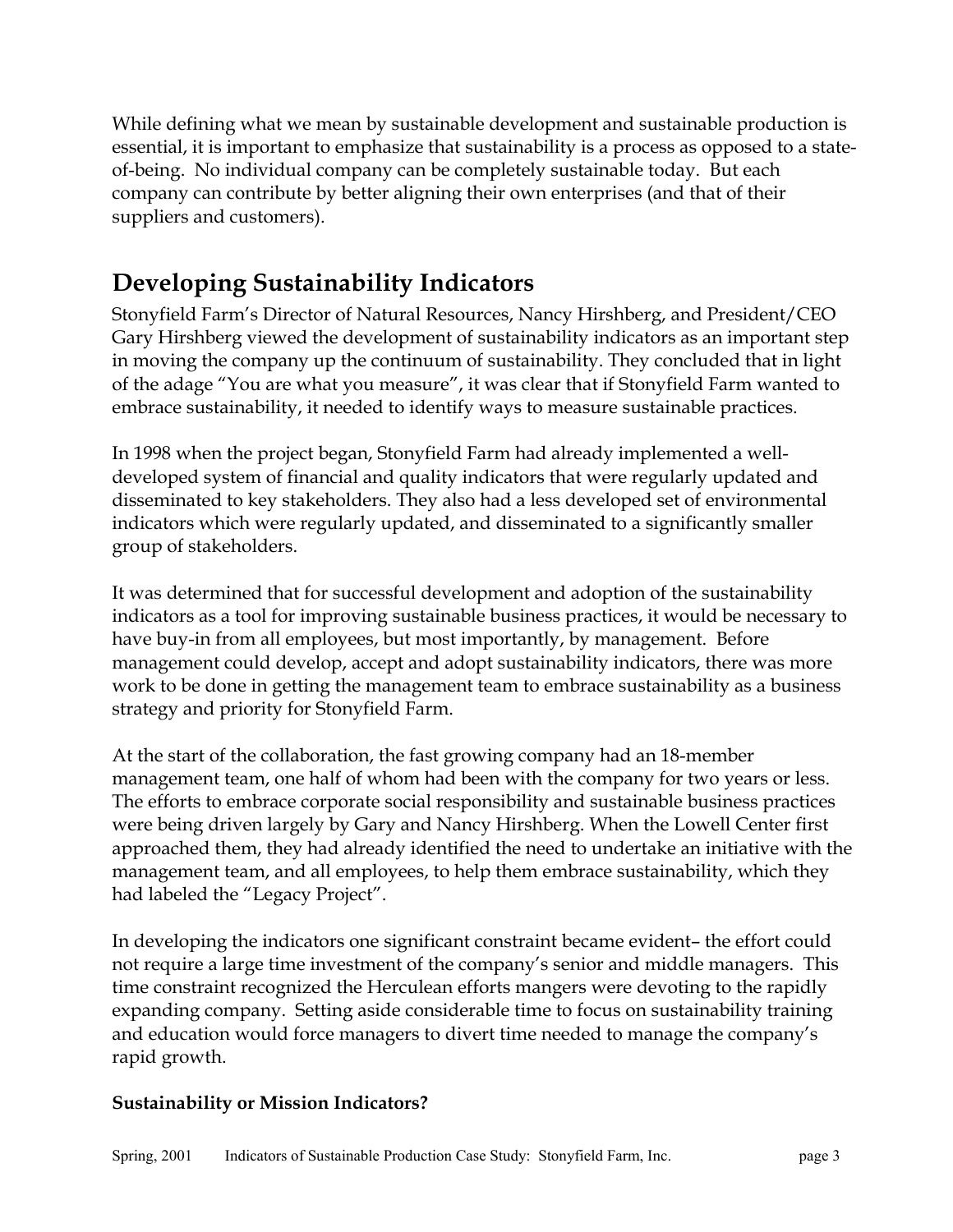With an interest in a broad array of sustainability indicators tempered by the practical time constraint of the company's managers, Stonyfield Farm and the Lowell Center examined multiple potential indicator frameworks. These frameworks included The Natural Step, the "three legged stool" (i.e., indicators for each of the three components of sustainability – social, environmental, and economic), the Lowell Center Principles, and an indicator system outlined by the World Business Council for Sustainable Development (WBCSD). Each of these frameworks had advantages and disadvantages (see Table 1).

| Framework    | Advantages                         | Disadvantages                          |
|--------------|------------------------------------|----------------------------------------|
| The          | International, corporate training  | Concept unfamiliar to employees,       |
| Natural      | and education materials available, | heavily focused on the environment,    |
| <b>Step</b>  | large number of corporations       | little focus on social aspects of      |
|              | applying the framework             | sustainability                         |
| Three        | Covers the three aspects of        | Concept unfamiliar to employees, few   |
| Legged       | sustainability (social,            | good models of this approach           |
| Stool        | environmental, and economic)       | documented.                            |
| Lowell       | Defines all aspects of sustainable | Concept of sustainable production      |
| Center       | production                         | unfamiliar to employees, no examples   |
| Principles   |                                    | of how this approach has been          |
|              |                                    | implemented.                           |
| <b>WBCSD</b> | Well delineated set of             | Concept unfamiliar to employees, focus |
|              | environmental indicators           | is predominately on the environment,   |
|              |                                    | not all WBCSD indicators are relevant  |
|              |                                    | to the food industry                   |

**Table 1: Indicator Frameworks** 

While each of these frameworks had positive attributes, they shared one significant disadvantage –the frameworks were unfamiliar to employees. Developing a set of indicators that would be relevant to employees would require employee education and training on the chosen framework. Such training would require a significant time commitment and would mean, were the program to be truly effective, introducing new terminologies and language throughout the company.

The Lowell Center and Stonyfield Farm turned their attention from these frameworks towards the company's mission. It was noted that in many ways the Stonyfield Farm mission reflected the core aspects of sustainability- economic, environment and equity. Furthermore, the mission was developed by the company and therefore familiar to employees- unlike an exogenous framework. In essence, Stonyfield Farm's mission was a vision of sustainability. Why not then develop a suite of "mission indicators" that would closely parallel other sustainability frameworks, but would be more relevant to the organization's stakeholders and allow more practical application of the results? Mission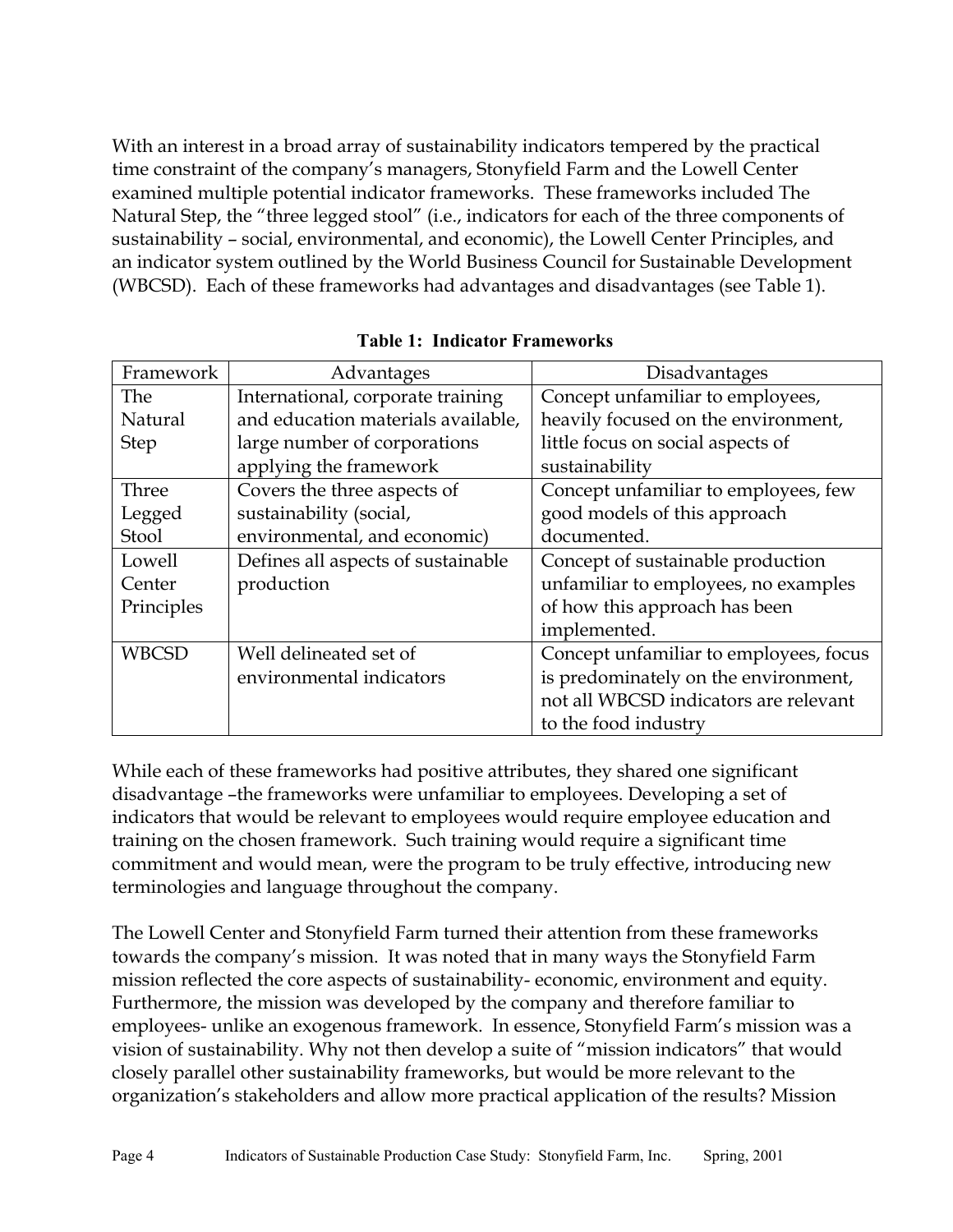indicators would equate to sustainability indicators, yet be more relevant and easily comprehendible by employees. Improving Stonyfield Farm's mission performance could be convincingly argued to equate to improved sustainability performance.

# **Developing Mission Indicators at Stonyfield Farm**

With this plan in mind – to develop mission indicators for Stonyfield Farm's five mission areas, the Lowell Center and Stonyfield Farm began the process of defining indicators, collecting data, testing the indicators, refining them (see Figure 1 below).



The first step in the process – selecting indicator categories – involved parsing the Stonyfield Farm mission into individual pieces to identify the Mission areas. Five mission areas emerged in this process: Family Farms and Sustainable Agriculture, Environment, Employee Well-being, Profitability/Return on Investment (ROI), and Quality.

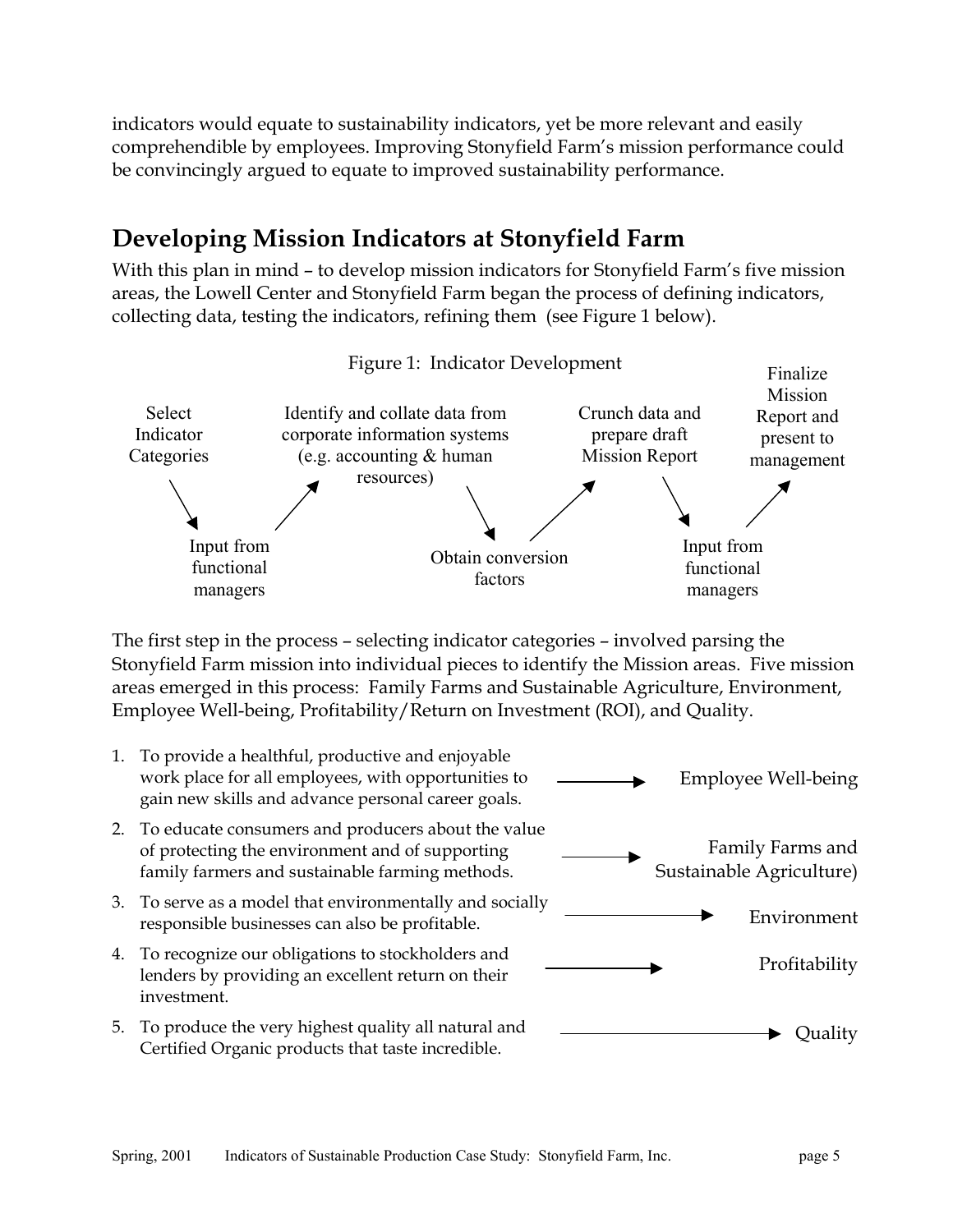The management team discussed whether the "socially responsible" aspects of the mission needed to be a separate category or was sufficiently represented in the five mission areas. The team decided that social aspects were adequately incorporated into the five broad areas and that a separate "social responsibility" category was not necessary.

From the onset, it was clear that Stonyfield Farm already had well-established indicators for three parts of the firm's mission – profitability, quality, and (to a lesser extent) the environment. And while the company was managing the other two mission areas (employee well-being and family farms), there were few indicators and these existing indicators were not widely distributed throughout the company. This does not mean Stonyfield in any way lagged general industry practice. In fact, the company's regular reporting of profitability, quality and environmental data to employees at semiannual allstaff meetings exceeded the practices used by most firms. As has been previously stated, Nancy Hirshberg recognized the need to develop measures of performance (indicators) for all of the aspects of the mission as a tool to aid informed decision-making, improve mission performance and sustainable business practices.

Once complete, the "mission indicators" were to be published in an annual Mission Report. The report, whose target audience was both managers and employees, contains indicators for each of the firm's five mission areas (see Exhibit II). The process for developing indicators, as well as the actual indicators and sample data for each mission area, are described below.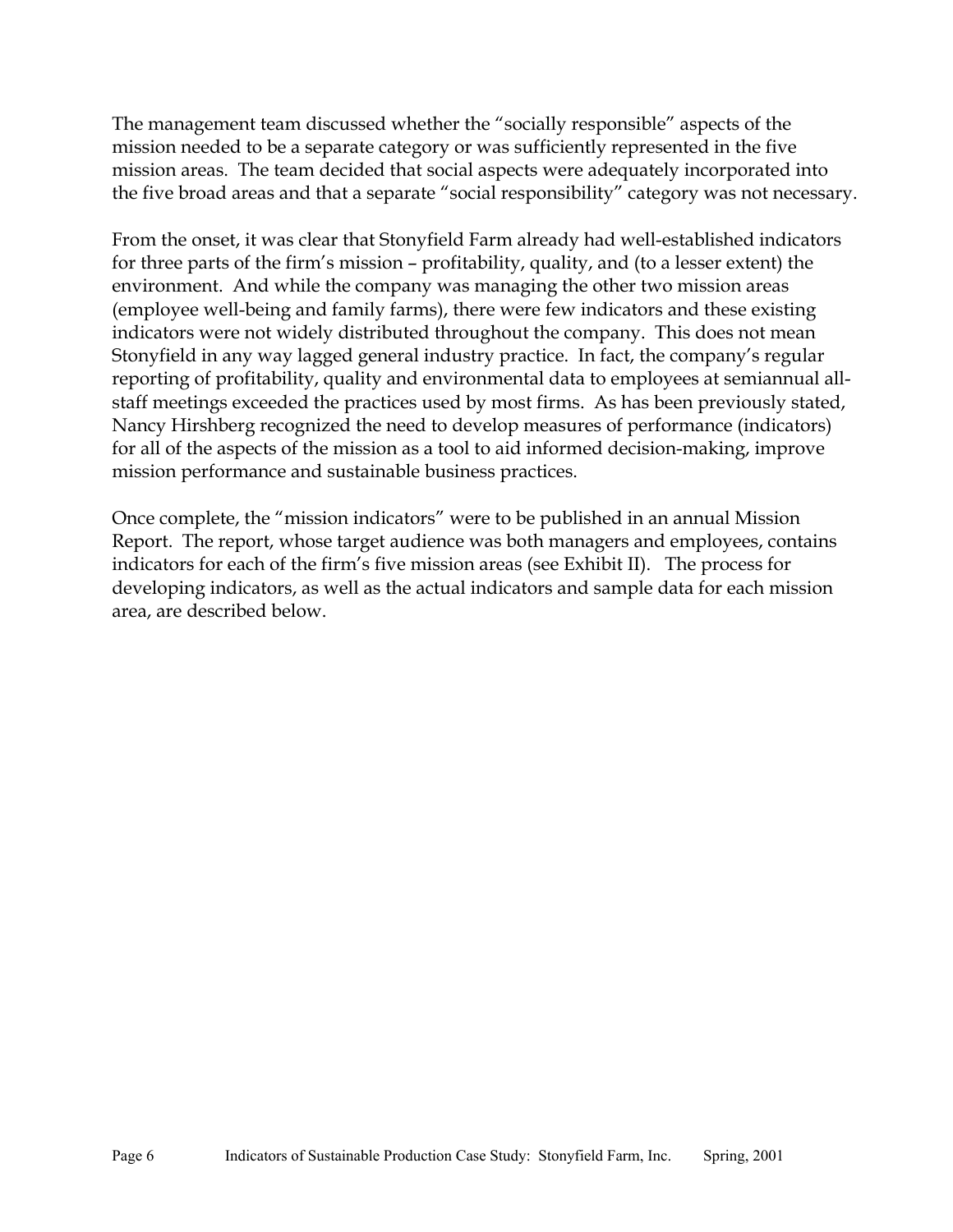## *Employee Well-being Indicators*

To develop employee well-being indicators, Stonyfield Farm and the Lowell Center carefully reviewed the company mission statement, dividing the employee section of the mission into three sections: A Healthful Workplace, An Enjoyable Workplace, and Opportunities to Gain New Skills and Advance Personal Career Goals.

At meetings with 15 of the firm's middle managers, participants brainstormed indicators to measure performance in each of these three areas. The brainstorm list was trimmed to 15 employee wellbeing indictors (see Table 2). The first year Stonyfield Farm prepared the report, the company compiled data for 10 of the 15 indicators. Programs were established to collect data for the other five for future reporting.

Several of the indicators use benchmarking data to compare Stonyfield Farm performance with that of other firms of similar size and job market. Stonyfield Farm uses the benchmarking data to compare its performance on compensation, turnover, vacation, holidays, etc. The benchmarking data comes from a privately run human resource firm that annually surveys more than 200 New England firms.

Stonyfield Farm's employee well-being indicators

*"To provide a healthful, productive and enjoyable work place for all employees, with opportunities to gain new skills and advance personal career goals."*

#### **Table 2: Employee Well-being**

#### Healthful Workplace Indicators

- 1. Lost Work Day Illness Injury Rate
- 2. Ergonomic Safety
- 3. Physical climate measurement
- Enjoyable Workplace Indicators
- 4. Compensation
- 5. Holidays
- 6. Vacation
- 7. Turnover
- 8. Length of Service
- 9. Stock Ownership
- 10. Employee Recognition
- 11. People event hours

Opportunities to gain New Skills and Advance Personal Career Goals Indicators

- 12. Internal Advancement
- 13. Education/Training
- 14. Tuition Reimbursement
- 15. Employee Climate Survey Results

showed several encouraging trends and presented a few challenges to the firm. For example, the company's safety record is exemplary, and both compensation and vacation exceeded the benchmark averages. The chief challenge that drew the attention of managers was reducing turnover -- particularly among non-exempt (hourly) staff.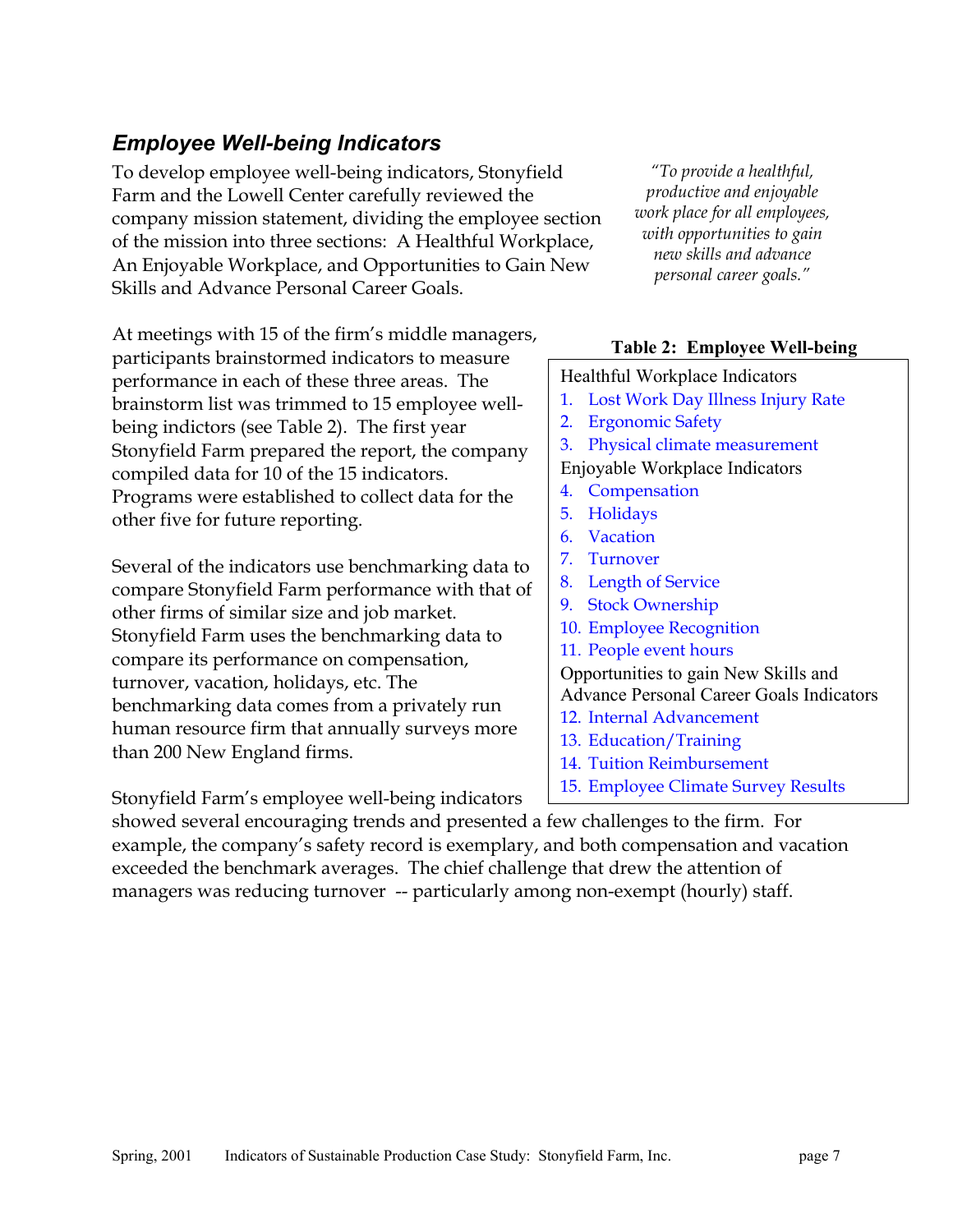## *Family Farm and Sustainable Agriculture Indicators*

Of the five mission areas, "family farms" was in some ways the most difficult. The vision of what "supporting family farms" looks like had not been well articulated or understood by employees. There were no indicators in place for measuring any aspect of supporting family farms. While Stonyfield Farm was founded on a small

*"To educate consumers and producers about the value of protecting the environment and of supporting family farmers and sustainable farming methods."*

rural farm in 1983, most of its current employees had little connection to farming and New England's rural agricultural heritage. Nevertheless, preserving family farms was identified as an important company value.

*A founding premise of Stonyfield Farm holds that the small family farm in comparison to the large, concentrated animal farming operation (CAFO) is generally a better farming system… Large numbers of animals in a confined area concentrate the animal waste products posing an environmental and health risk. On smaller farms, animals generally receive more personal attention and live longer lives under less stress… Family farmers live on the land that they steward. Thus, we believe, they are generally inclined to care about what goes into the soil, water and air where they live and raise their children. Family farms provide open spaces, which preserve rural character and provide fields and forests for wildlife. They also provide jobs and support rural economic vitality, as well as opportunities for business ownership and independence.* 

*–Stonyfield Farm 2000 Mission Report*

As the 2000 Mission Report notes, today there are 300,000 fewer U.S. farms than in 1979 and farmers are receiving 13 percent less for every consumer dollar than they did 20 years ago. Furthermore, the ownership and control over agricultural assets is increasingly concentrated in fewer and fewer hands leaving farmers, manufacturers and consumers with limited options.

As with the employee well being indicators, Stonyfield Farm and the Lowell Center drafted a set of family farm and sustainable agriculture indicators and received feedback from key middle and upper managers on the various indicators. As the team began thinking about possible indicators, the discussion turned to whether the indicators should focus on the education aspect of the mission statement or specifically on the company's impact on family farms and sustainable agriculture. Gary Hirshberg emphasized that while education was very important, the company should focus its performance measures on its own impacts, and not on the impact of its education programs.

Five family farm and sustainable agriculture indicators were chosen. Two of the indicators focused on the firm's organic products – organic dairy farms are practically speaking family owned and operated, are small in size (less than 80 cows), and exemplify the types of small family farms Stonyfield Farm seeks to support.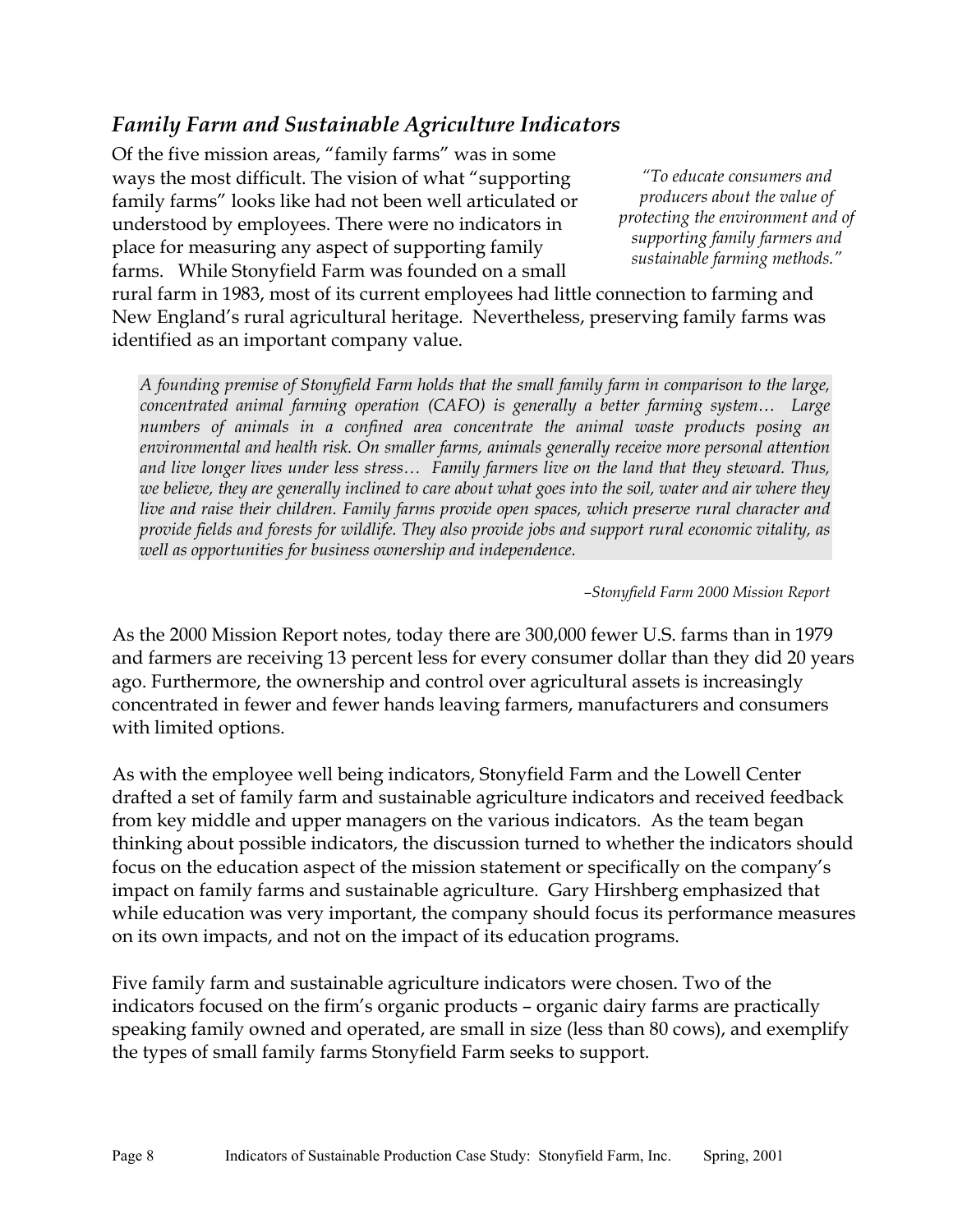Stonyfield Farm collated data for four of these indicators (see Table 3 on the following page). Each of the four indicators improved over the last fiscal year – principally due to increased organic sales.

### **Table 3: Family Farm Indicators**

- 1. Percent of Organic Sales
- 2. Organic Acres Supported
- 3. Number of Small Family Dairy Farms Supported
- 4. Percentage of Milk from Small Farms
- 5. Price Paid to Farmer (milk only)<sup>3</sup>

## *Environmental Indicators*

Developing a suite of environmental indicators was the most challenging and resource intensive mission area. While Stonyfield had extensive data on facility utilities and waste generation, Nancy Hirshberg felt it was important to look outside the facility boundaries and develop supply chain

*"To serve as a model that environmentally and socially responsible businesses can also be profitable.*"

indicators that would examine the impacts of procuring raw materials and delivery of the firm's products to market. Like the other mission areas, Stonyfield Farm and the Lowell Center first brainstormed a list of possible indicators, reviewed these indicators with middle and upper management and collected the various data for the Mission Report.

Environmental indicators were grouped into four main categories – Resource Use, Pesticides and Toxics, Global Warming, and Acidification with various subindicators under each of these categories. For four indicators (packaging, pesticides, and green house gases), Stonyfield Farm developed facility and supply chain indicators.

Stonyfield Farm's environmental indicators were the most resource intensive indicators for several reasons. First, much of the ingredient data is stored

 $\overline{a}$ 

Table 4: Environmental Indicators

- 1. Resource Use
	- Solid Waste
	- Wastewater and Water Use
	- **Packaging**
- 2. Pesticides and Toxics
	- Hazardous Chemicals
	- Pesticides
- 3. Energy Use & Global Warming
	- Facility Greenhouse Gas Emissions
	- Supply Chain Greenhouse Gas Emissions
- 4. Acidification

 $3$  Stonyfield had not compiled data on this indicator at the time this case study was written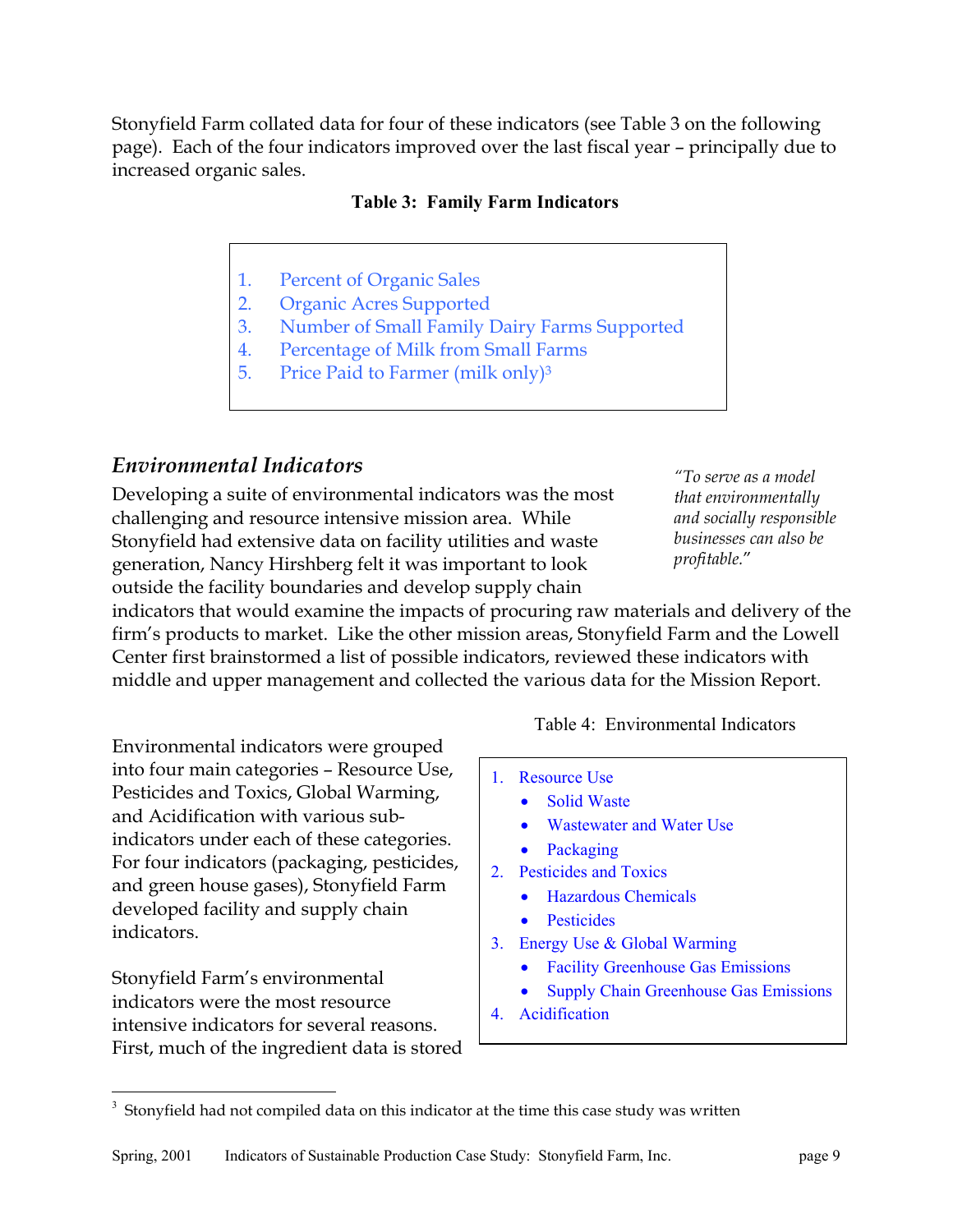on the firm's accounting system (4th Shift®) that required transferring the data to a spreadsheet. Once this conversion was completed, Stonyfield and LCSP had to develop a host of conversion factors for each indicator. For example, to calculate packaging indicators, the number of cups, lids, and cardboard packages had to be converted to a weight measure (pounds). These weight measures were then used to calculate supply chain greenhouse gas emission estimates using various green house gas conversion factors.

While Stonyfield Farm had been tracking environmental data for the past seven years, the indicators developed for the Mission Report were the most comprehensive set ever compiled by the company. The report showed the company's significant improvement in reducing solid waste, hazardous chemicals (used in wastewater treatment), wastewater biological oxygen demand, and energy use. It also revealed the significant environmental burden in Stonyfield Farm's supply chain. Mangers reviewing the environmental indicators identified several challenges – including the impacts of the firm's packaging and the greenhouse gas methane emitted from dairy cow flatulence.

## *Profitability/Return on Investment Indicators*

Stonyfield Farm has had a comprehensive set of financial indicators in place for numerous years. They are tracked frequently (e.g. monthly or weekly). The indicators are well accepted throughout the management ranks and are presented to all employees twice each year at company "all staff" meetings.

*"To recognize our obligations to stockholders and lenders by providing an excellent return on their investment."* 

Because these financial indicators were well defined and accepted, the Lowell Center spent virtually no time other than compiling the eight profitability indicators into the 2000 Mission Report (see Table 5).

| 1. Net Sales    | 5. Net Income          |
|-----------------|------------------------|
| 2. Gross Margin | 6. Overhead            |
| 3. Stock Price  | 7. Market Share        |
| 4. $EBIT4$      | 8. EBITDA <sup>5</sup> |

 $\overline{a}$ 

<sup>4</sup> Earnings Before Interest and Taxes

<sup>&</sup>lt;sup>5</sup> Earnings Before Interest, Taxes, Depreciation and Amortization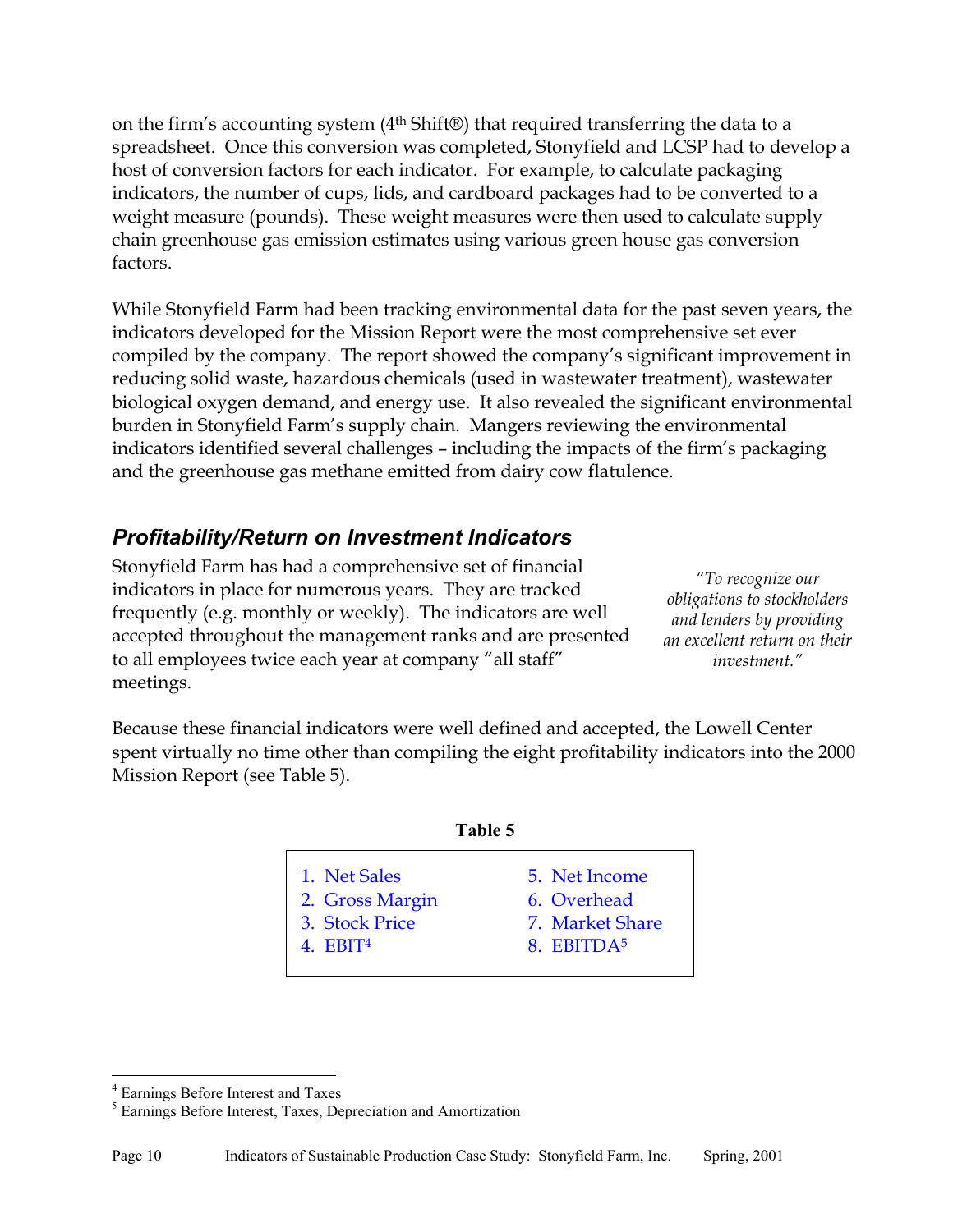## *Quality Indicators*

Quality is a hallmark of Stonyfield Farm yogurt. Stonyfield Farm performs over 900 quality checks every day to ensure that products meet their strict quality requirements.

*"To produce the very highest quality all natural and Certified Organic products that taste incredible."* 

Indicators of quality were already established, highly refined and broadly communicated. The task was to identify a small number of the many quality indicators that were representative of overall product quality.

Through the process of manager input, four quality indicators were determined– Consumer Complaints, Chill Cell Compliance, Shelf Life Studies, and Good Manufacturing Practices/Sanitation<sup>6</sup>. With more than ten years of historical data to rely on, the company had a set of reliable, repeatable and accurate quality measures.

There were no surprises with the quality measures in the 2000 Mission Report. Quality data is analyzed, scrutinized, and routinely shared with managers and staff throughout the company.

## *Conclusions/Analysis*

 $\overline{a}$ 

Selecting Stonyfield Farm's indicators and creating a comprehensive Mission Report involved a series of tradeoffs. The team's decision to focus on the company mission rather than sustainability was a critical one that made selling the overall effort within the company easier. It had immediate relevance to people. The team also had to balance the overall number of indicators that would appear in the Mission Report. Too few indicators might leave critical areas unmeasured, while too many indicators might overwhelm managers with data. Throughout the process the team asked itself, "What are out biggest impacts?" and " What is most important to measure?" While the costs of collecting information and the benefits of such information were not collected, the tradeoffs were noted in these discussions as well.

The Draft FY2000 Mission Report was delivered to Stonyfield Farm managers in Summer 2000. It was the first time managers had seen metrics for each of the five mission areas together – and they responded favorably. For the first time, managers had a comprehensive set of data by which to gauge the company's overall commitment to its mission.

<sup>6</sup> Consumer complaints are a measure of feedback from consumers regarding their perception of the product quality. Chill cell compliance, a measure of product stability, measures the rate of cooling/chilling of the finished products to 45 F in a given time according to the package size.

Shelf life studies reflect "Total Quality" of finished products during and at the end of the 50-day shelf life. GMP/Sanitation compliance is a measure of the "microbiological cleanliness" of the product and manufacturing equipment at different stages of production.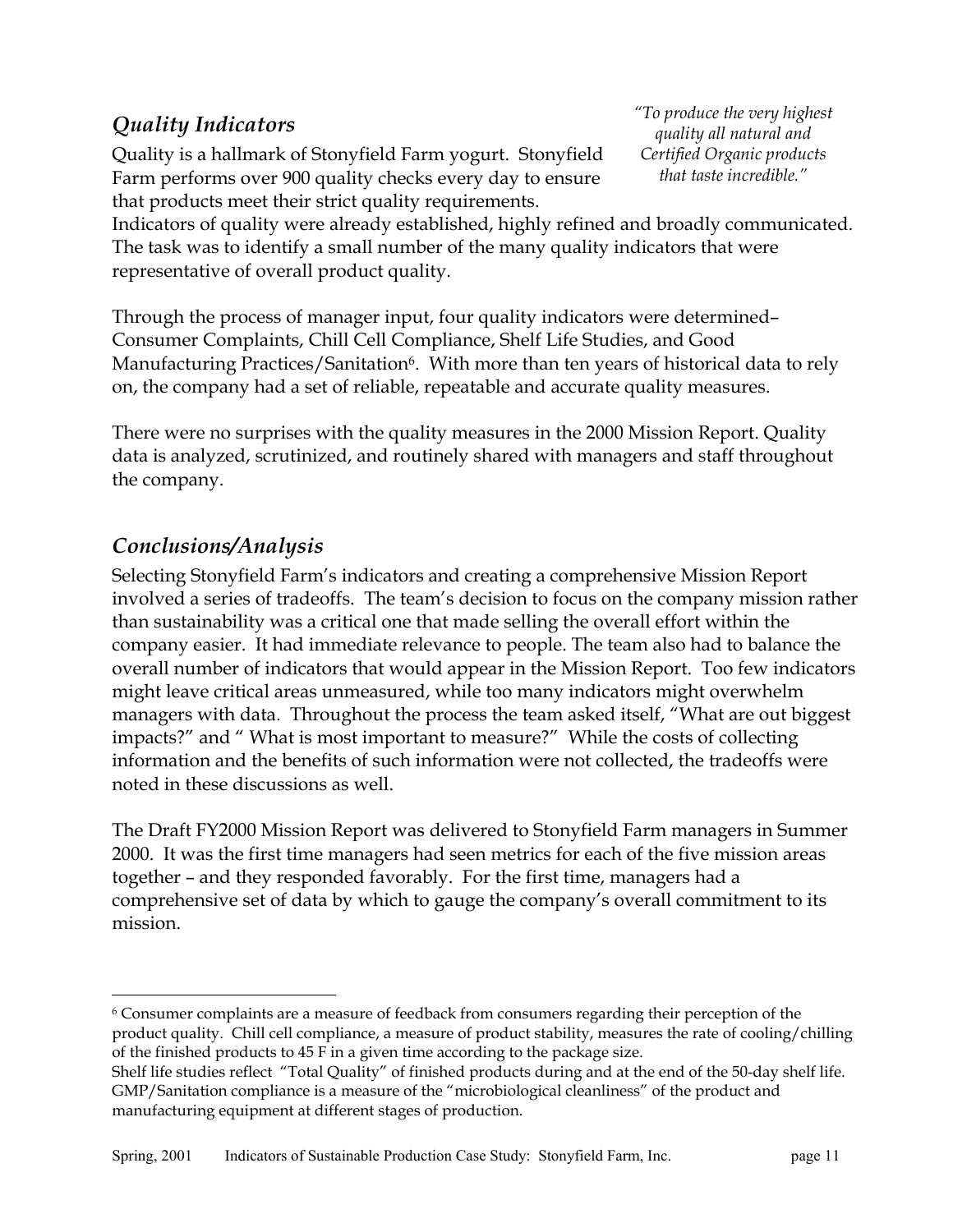The report, and the process Stonyfield Farm and the Lowell Center used to prepare it, has spurred action within the company. A middle management team has been tagged with developing a list of initiatives to improve mission performance. This team chose first to focus on reducing turnover – a difficult one given the hyper New Hampshire economy and lack of available production workers. While there are numerous opportunities to improve other aspects of the firm's mission performance, the middle management team decided that to focus on a single issue and execute it well, as opposed to focusing on multiple projects, dispersing resources, and executing each imperfectly. Reducing turnover would also have a positive affect on many of the other indicators such as product quality and profitability.

In meetings prior to the release of the first draft of the 2000 Mission Report, managers at Stonyfield Farm asked Ms. Hirshberg to go beyond the Report and organize a series of "educational seminars" on topics such as environmental protection and the basics of sustainable development, the human resources practices of leading corporations, the current state of family farming and sustainable agriculture. The seminars were designed to give managers further grounding in these areas as well as examples of innovative practices employed elsewhere. Many at Stonyfield Farm cite the effort to measure the company's mission and various education seminars as furthering their own commitment to the company. This commitment can be seen in the firm's new marketing slogan introduced in Summer 2000: "Stonyfield Farm: Yogurt on a mission".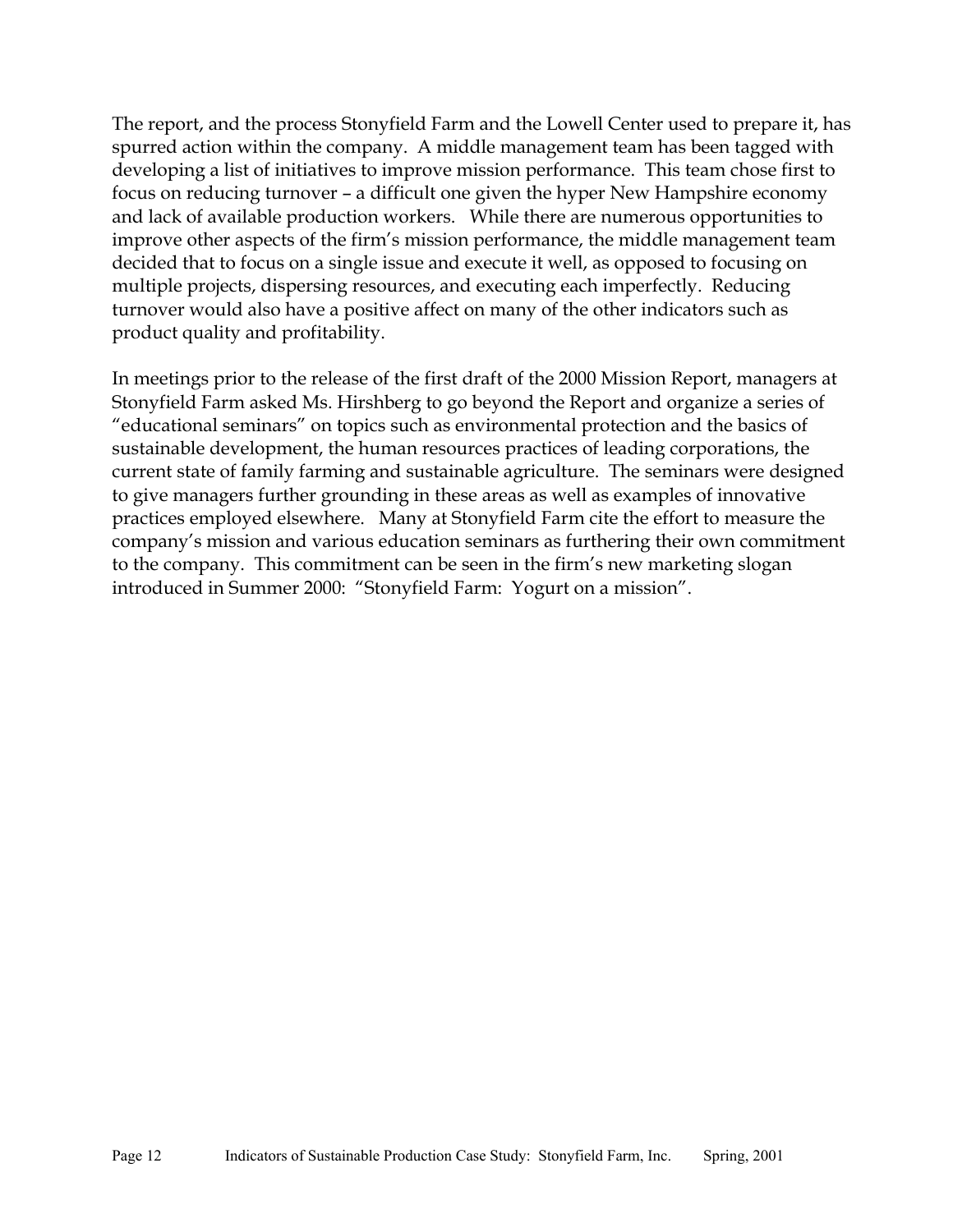# **Exhibit I: LCSP Principles**

#### Lowell Center for Sustainable Production Principles of Sustainable Production

- 1. Products and services are designed and created to be:
	- a) safe and ecologically sound throughout their life cycle;
	- b) produced, packaged, and delivered with an optimal amount of material and energy; and
	- c) durable, repairable, readily recyclable, compostable, or easily biodegradable, as appropriate.
- 2. Processes are designed and operated such that:
	- a) energy and materials are used within sustainable limits with a preference for renewable forms;
	- b) chemical substances, physical agents, technologies and conditions that present hazards to human health or the environment are reduced or eliminated;
	- c) work spaces are designed to minimize or eliminate chemical, biological, ergonomic, and physical hazards; and
	- d) ecologically incompatible wastes and byproducts are reduced or eliminated.
- 3. Workers are valued and
	- a) they are encouraged and helped to develop their talents and capacities;
	- b) their work is organized to enhance their efficiency and creativity and to encourage participation in decision-making; and
	- c) their security and well-being are priorities.

4) Communities related to any stage of the product lifecycle (from production of raw materials, though product manufacture, use, and disposal) are respected and enhanced economically, socially, culturally, and physically.

- 5) Economic performance is enhanced through:
	- a) satisfying customers with quality products and services that meet social needs
	- b) encouraging stakeholder involvement in decision-making
	- c) promoting innovation,

all while employing increasingly sustainable forms of production.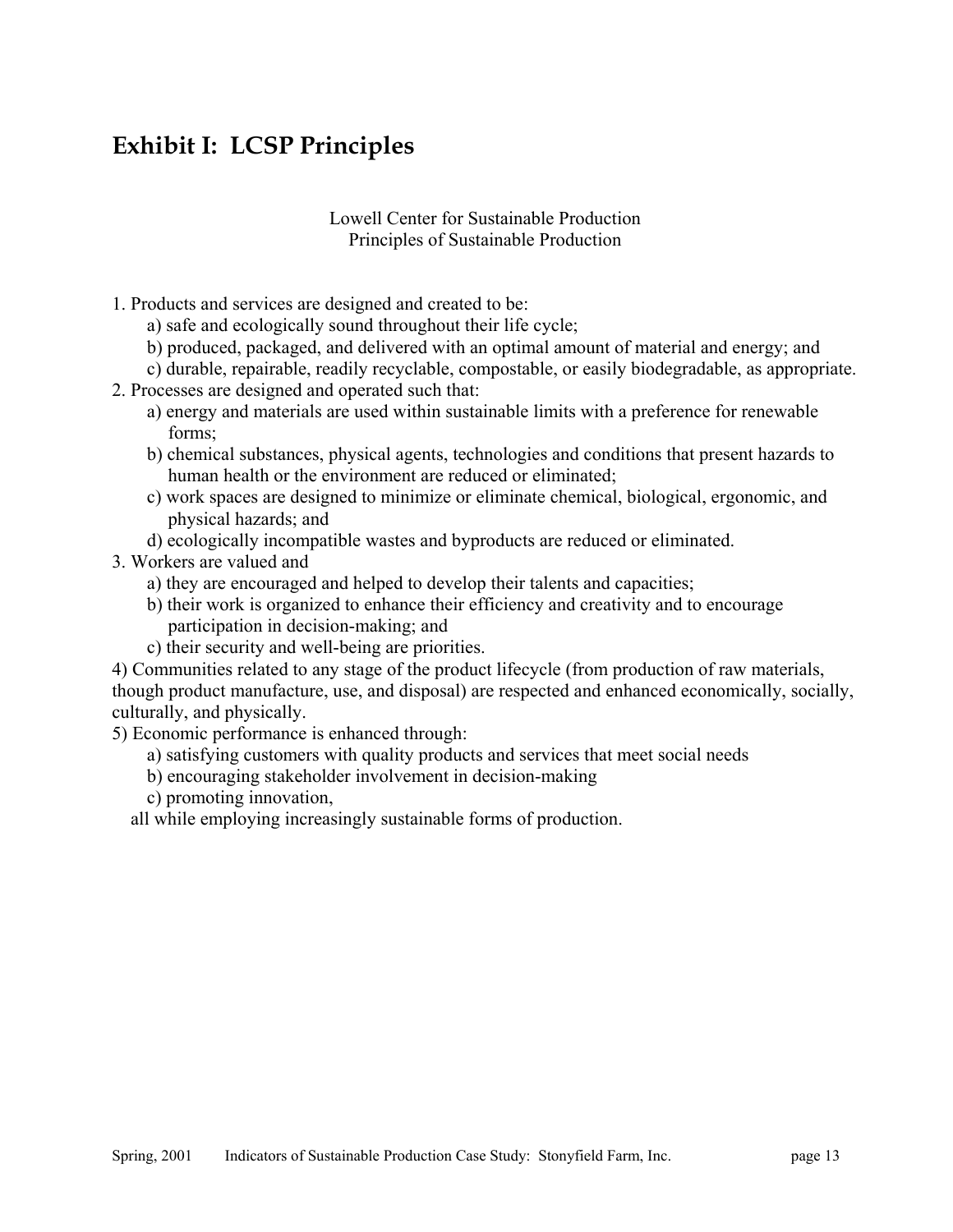## **Exhibit II: Sample Stonyfield Farm Mission Indicator s**



**Environment – Facility Energy Use** 

### **Profitability – National Market Share FY 00**

| Company                | Share | Dollar Dollar % Change<br><b>Prior Year</b> |
|------------------------|-------|---------------------------------------------|
| Dannon                 | 29.2  | $-4.5\%$                                    |
| Yoplait                | 28.9  | 26.1%                                       |
| Private Label          | 14.5  | 4.3%                                        |
| <b>Breyers</b>         | 8.5   | 5.3%                                        |
| Colombo                | 4.5   | 1.3%                                        |
| <b>Stonyfield Farm</b> | 2.9   | 28.3%                                       |
| Mountain High          | 1.4   | 1.6%                                        |
| La Yogurt              | 1.3   | 5.6%                                        |

### **Quality – Sanitation Compliance**

| GMP/Sanitation          |        |        |      |
|-------------------------|--------|--------|------|
| Compliance              | FY 99  | FY 00  | Goal |
| Line Studies            | 94.30% | 95.40% | >99% |
| <b>Finished Product</b> | 97.78% | 99.28% | 100% |